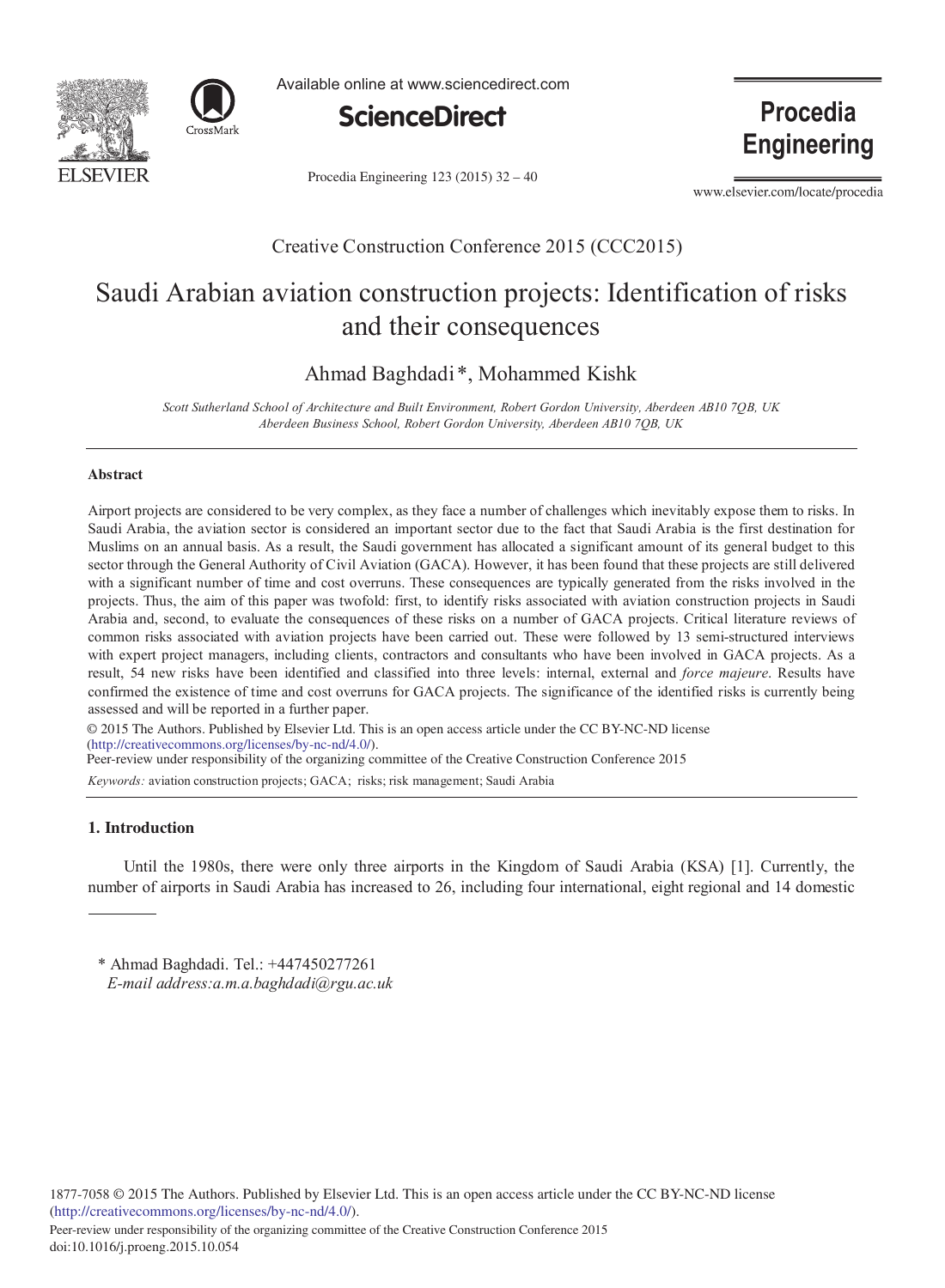airports. As a result of this huge increase, the number of travellers has increased correspondingly (see Figure 1), and is expected to reach 100 million in 2020 [2]. The main aim of the General Authority of Civil Aviation (GACA) in Saudi Arabia, which plays the role of client representative (the Saudi government), is centred on facilitating the development of air travel by applying the strictest standards in the construction, management and operation of airports, and aeronautical navigation infrastructure and the maintenance of such systems [2].



Figure 1: The number of travelers going through Saudi airports. Source: The Saudi Arabian General Authority of Civil Aviation website, accessed April 14, 2013.

Among the different types of construction projects, airports projects are recognized as being some of the most complex [3]. Their importance comes from the fact that they represent a country's economy, development and production level [4]. Furthermore, there are challenges and difficulties involved within the construction industry, and the level of involvement is increased in the context of airport construction [5]. A number of studies have outlined and explained the challenges associated with airport projects, such as [6] and [7], among others. The following challenges are associated with Saudi Arabia's aviation projects (see Figure 2):



Figure 2: Challenges facing airport construction projects in Saudi Arabia Adopted from (Alnasseri *et al*., 2013).

- Ongoing or expected expansion and renewal projects: A number of domestic, regional and international airports are undergoing expansion to increase their ability to face increasing demand [8].
- The variance of stakeholders involved, all of whom are very involved during the project lifecycle: As a result, the achievement of a consensus among these stakeholders is quite challenging [9]. This can be clearly seen in the context of Saudi aviation projects, especially in the ongoing Public Private Partnership (PPP) undertaken Project of Medina Airport, where a consortium of companies has been awarded the contract to build and operate the airport and then transferring it to the GACA after 25 years (the period of the concession agreement) [10].